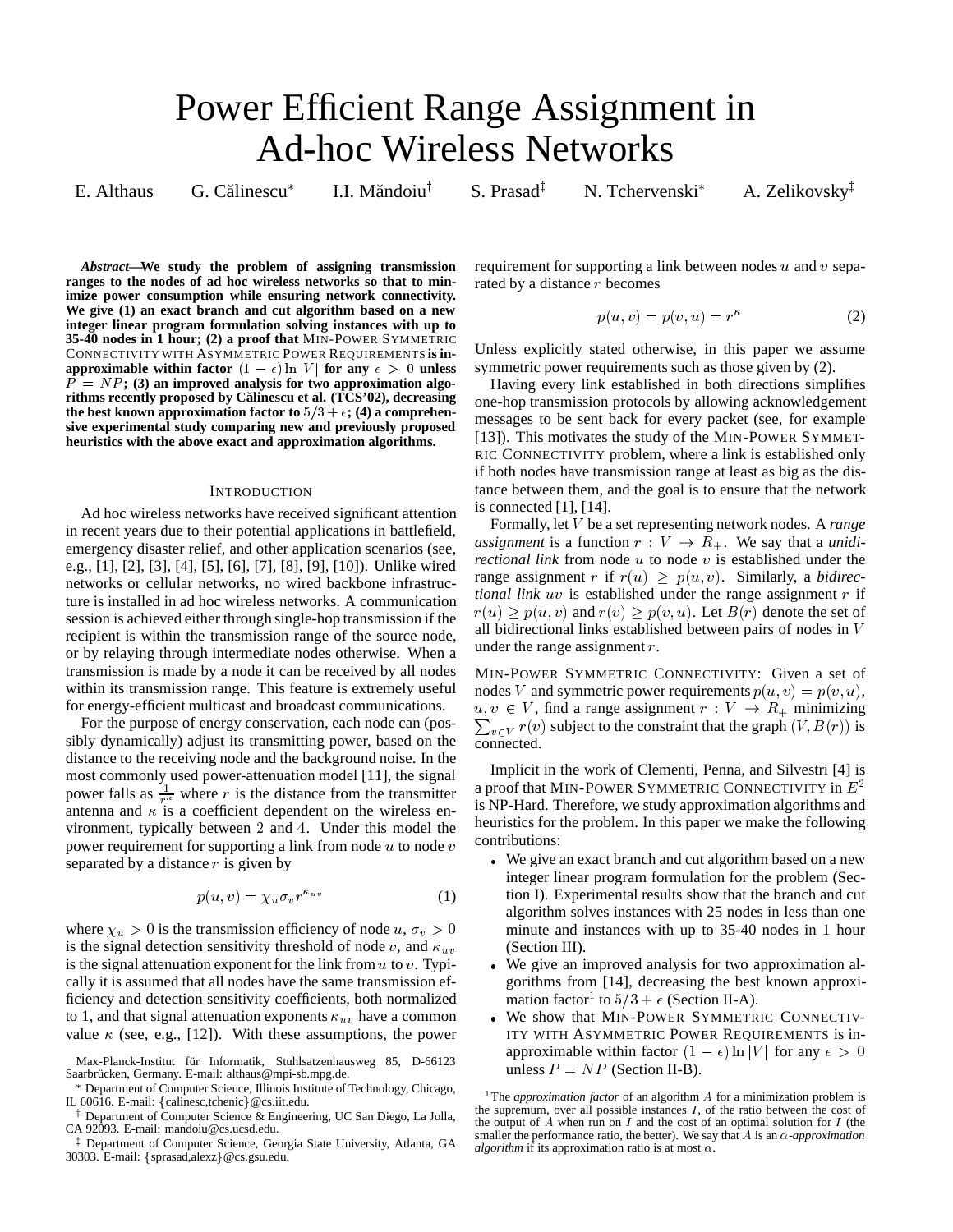We present a comprehensive experimental study comparing new and previously proposed heuristics with the above exact and approximation algorithms. Experimental results show an average of 5-6% reduction in power consumption compared to the simple MST based solution (Section III).

For the important special case of nodes located on a line and monotonic symmetric power requirements, MIN-POWER SYM-METRIC CONNECTIVITY can be solved in polynomial time by dynamic programming; we omit the details for space reasons.

## *A. Related Work*

Kirousis, Kranakis, Krizanc, and Pelc [5] give a minimum spanning tree (MST) based 2-approximation algorithm for MIN-POWER SYMMETRIC CONNECTIVITY (their algorithm is actually designed for the COMPLETE RANGE AS-SIGNMENT problem discussed below). Călinescu et al. [14] push the approximation ratio below 2 by exploiting similarities between MIN-POWER SYMMETRIC CONNECTIVITY and the classic STEINER TREE problem. In particular, [14] gives a fully polynomial  $1 + \ln 2$  approximation scheme<sup>2</sup> based on [15] and a more practical  $15/8$  approximation algorithm based on [16]. Blough et al. [1] give asymptotic bounds on the solution cost for random and so called  $(\Delta, \delta)$  Euclidean instances.

The objective of minimizing the total power has been more extensively addressed under the specific power requirements given by (2) and the related *asymmetric* connectivity model, in which unidirectional links give raise to a directed graph on <sup>V</sup> (see [12]). Four problems have been studied under this model.

1. ASYMMETRIC UNICAST, which requires establishing a minimum power directed path from a source s to a destination <sup>t</sup>. ASYMMETRIC UNICAST is easily solved in polynomial time by shortest-path algorithms. The related MIN-POWER SYMMETRIC UNICAST problem can also be solved efficiently by a shortest-path computation in an appropriately constructed graph [14].

2. ASYMMETRIC BROADCAST, which requires establishing a minimum power arborescence rooted at a given vertex <sup>s</sup> [8], [10]. Clementi et al. [3] prove that ASYMMETRIC BROAD-CAST is NP-Hard when the nodes are in  $E^2$ . The best known approximation algorithm for ASYMMETRIC BROADCAST [9], based on computing a minimum spanning tree, has performance ratio of at most 12 when the nodes are in  $E^2$ . Chu and Nikolaidis [2] give an experimental study of asymmetric broadcast algorithms for mobile ad hoc networks. As noted in [14], the related SYMMETRIC BROADCAST problem is identical to MIN-POWER SYMMETRIC CONNECTIVITY.

3. ASYMMETRIC MULTICAST, in which one is given a root s and a set of terminals  $T$ , and the goal is to establish a minimumpower branching rooted at s which reaches all vertices of T. As  $y_{\overline{uv}}$ a generalization of ASYMMETRIC BROADCAST, ASYMMET-RIC MULTICAST is also NP-Hard, and based on the work of [9], it is immediate that a minimum Steiner tree would give an approximation ratio of  $12\rho$ , where  $\rho$  is the approximation for Steiner tree in graphs (the best result known at this moment, given in [17], is  $\rho = 1 + \frac{1}{2} \ln 3 + \varepsilon$ .

<sup>2</sup> 4. COMPLETE RANGE ASSIGNMENT, in which the objective is establishing a strongly connected subgraph of  $V$ . Kirousis,

Kranakis, Krizanc, and Pelc [5] give an  $O(n^4)$  dynamic programmig algorithm for the case of <sup>n</sup> colinear nodes and power requirements given by (2), prove that COMPLETE RANGE AS-SIGNMENT in  $E^3$  is NP-Hard, and give a 2-approximation algorithm based on the minimum spanning tree, As opposed to the ASYMMETRIC BROADCAST approximation of [9], the COM-PLETE RANGE ASSIGNMENT approximation of [5] is valid in arbitrary graphs (that is, the distance between two points could be arbitrary, not necessarily Euclidean). Clementi, Penna, and Silvestri [4] give an elaborate reduction proving that COM-PLETE RANGE ASSIGNMENT in  $E^2$  is also NP-Hard. As shown in [14], the power required by for the asymmetric COM-PLETE RANGE ASSIGNMENT can be as low as half the power required for MIN-POWER SYMMETRIC CONNECTIVITY.

## I. INTEGER LINEAR PROGRAM FORMULATION

In this section we give an integer linear program (ILP) formulation for MIN-POWER SYMMETRIC CONNECTIVITY and describe a branch and cut algorithm based on it. The results in Section III show that the algorithm is practical for instances with up to 35-40 nodes.

We begin by reformulating MIN-POWER SYMMETRIC CONNECTIVITY in graph theoretical terms. Let  $G = (V, E, c)$ be an edge-weighted graph and uv denote the undirected edge between nodes u and v. The cost  $c(uv)$  of an edge  $uv \in E$ corresponds to the (symmetric) power requirement  $p(u, v)$  =  $p(v, u)$ . For a node  $u \in V$  and a spanning tree T of G, let  $uu_T$ be the maximum cost edge incident to u in T, i.e.,  $uu_T \in T$  and  $c(uu_T) \geq c(uv)$  for all  $uv \in T$ . The *power cost* of a spanning tree  $T$  is

$$
p(T) = \sum_{u \in V} c(uu_T)
$$

Since any connected graph contains a spanning tree, an equivalent formulation of MIN-POWER SYMMETRIC CONNECTIV-ITY is to ask for a spanning tree with minimum power-cost in the complete graph on V with edge costs given by  $c(uv)$  =  $\|uv\|^k$ . Thus, MIN-POWER SYMMETRIC CONNECTIVITY can be reformulated as follows:

MINIMUM POWER-COST SPANNING TREE: Given a connected edge-weighted graph  $G = (V, E, c)$ , find a spanning tree <sup>T</sup> of <sup>G</sup> with minimum power-cost.

To formulate MINIMUM POWER-COST SPANNING TREE as a linear integer program we use two types of binary decision variables:

- $x_{uv}$  for all  $uv \in E$ ;  $x_{uv}$  is set to 1 if uv belongs to the selected spanning tree  $T$  and to 0 otherwise. We call these variables the *tree variables*.
- for all  $\overline{uv} \in \overline{E} := \{\overline{uv}, \overline{vu} \mid uv \in E\}$ ;  $y_{\overline{uv}}$  is set to 1 if  $u_T = v$  (i.e., if  $uv \in T$  and  $c(uv) \geq c(uw)$  for all  $uw \in T$ . We call these variables the *range variables*.

Note that there are |E| tree variables and  $|\overline{E}| = 2|E|$  range variables. Let  $ST$  be set of the incidence vectors of all spanning trees of  $G$  (viewed as subsets of  $E$ ). Our ILP formulation is as follows.

min 
$$
\sum_{uv \in \overline{E}} c(uv) y_{\overline{uv}}
$$
  
s.t. 
$$
\sum_{v \in V | \overline{uv} \in \overline{E}} y_{\overline{uv}} = 1, \qquad \forall u \in V \qquad (3)
$$

<sup>&</sup>lt;sup>2</sup>A fully polynomial  $\alpha$  approximation scheme is a family of algorithms  $A_{\varepsilon}$ such that, for every  $\varepsilon > 0$ ,  $A_{\varepsilon}$  (1) has performance ratio at most  $\alpha + \varepsilon$ , and (2) runs in time polynomial in the size of the instance and  $1/\varepsilon$ .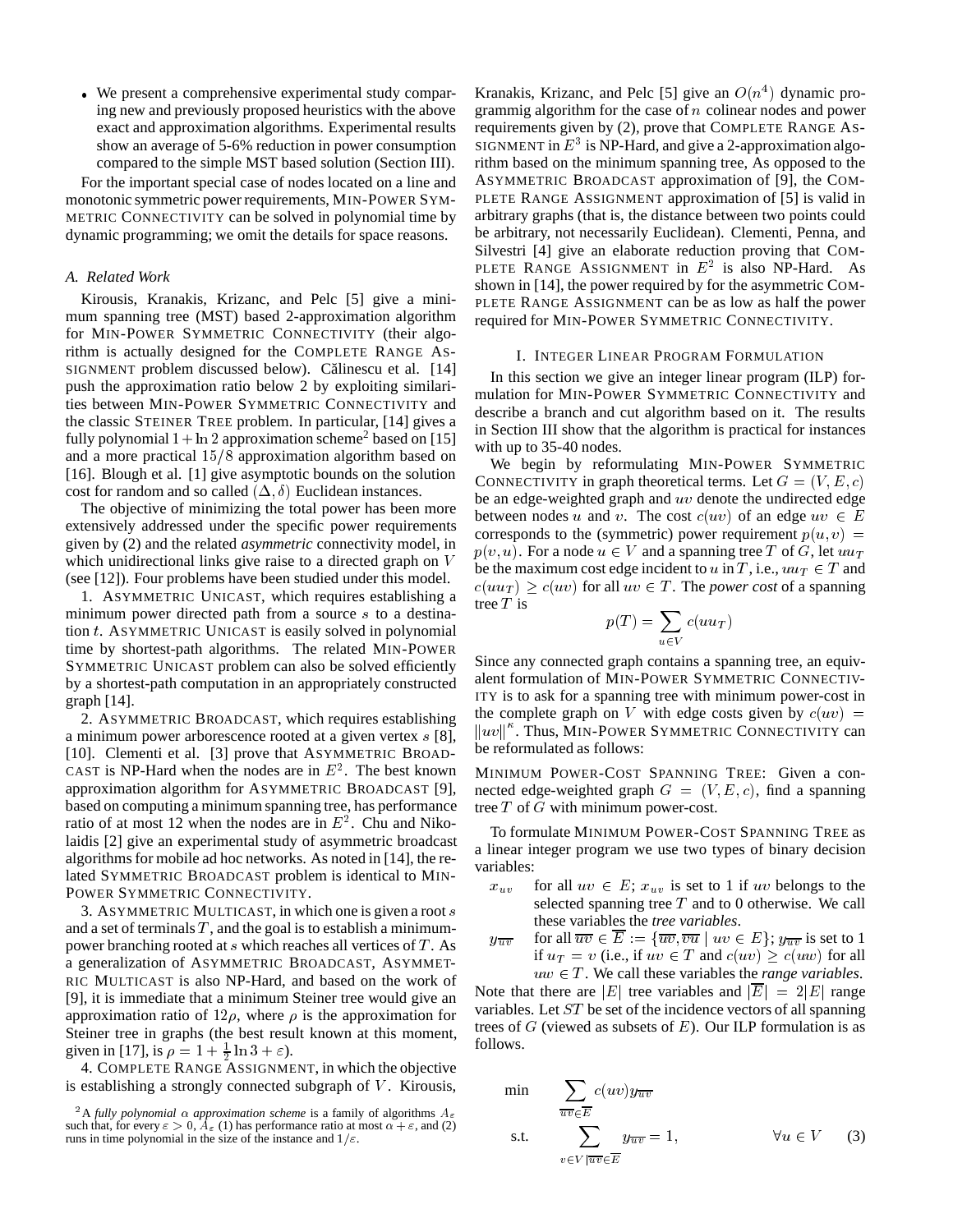

Fig. 1. Let  $x_e = 1/2$  for all edges in the picture ( $x_e = 1$ , if there are two parallel edges). Let range variables  $y_{\overline{u_2v}}$  be equal to 1/2 for  $v = u_1, u_3$ , and to 0 otherwise. Then constraints of type  $(3)$  and  $(4)$ , are satisfied, but the constraint (6) is violated for  $S = \{u_1, u_2\}.$ 

$$
x_{uv} \leq \sum_{\overline{uw} \in \overline{E} | c(uw) \geq c(uv)} y_{\overline{uw}}, \quad \forall \overline{uv} \in \overline{E} \quad (4)
$$
  
\nis val  
\n $x \in \text{conv}(ST)$   
\n $x \in \{0,1\}^{|E|}$   
\n $y \in \{0,1\}^{|E|}$   
\n5) Let  $u$   
\nthe ra  
\none a  
\nSir

The constraints (3) enforce that we select exactly one range variable for every node  $v \in V$ , i.e., we properly define the range of each node. The constraints  $(4)$  enforce that an edge uv is included in the tree only if the range of each endpoint is at least the cost of the edge. The constraints (5) enforce that the tree variables indeed form a spanning tree. There are several well known linear descriptions for  $x \in \text{conv}(ST)$ . We use the following, most famous formulation:  $x \in \text{conv}(ST) \Leftrightarrow x \geq 1$  $0, \sum_{e \in E} x_e = |V| - 1$  and  $\sum_{e \in \gamma(S)} x_e \le |S| - 1$  for all  $S \subseteq \Gamma$  in this se <br>
E, where  $\gamma(S)$  is the set of edges of E with both ends in S. E, where  $\gamma(S)$  is the set of edges of E with both ends in S.

To solve the ILP we use branch and cut, i.e., we drop the integrality constraints and solve the corresponding LP relaxation. If the solution of the LP is integral, we found the optimal solution, otherwise we pick a variable with a fractional value and split the problem into two subproblems by setting the variable to <sup>0</sup> and <sup>1</sup> in the subproblems. We solve the subproblems recursively and disregard a subproblem if its LP bound is worse than the best known solution.

Since there are an exponential number of inequalities in this formulation of spanning trees, we can not solve the LP directly. Instead, we start with a small subset of these inequalities and algorithmically test whether the LP solution violates an inequality which is not in the current LP. If so, we add the inequality to the LP, otherwise we found the solution of the LP with the exponential number of inequalities. The inequalities added to the LP if needed are called *cutting planes*, algorithms that find violated cutting planes are called *separation algorithms*.

In our case, the initial LP consists of the constraints (3) and (4), the constraint  $\sum_{e \in E} x_e = |V| - 1$ , and the bound line edges of constraints, i.e., the constraints  $0 \le x \le 1$  and  $0 \le y \le$  $\sum_{e \in \gamma(S)} x_e \leq |S| - 1$  for all  $S \subseteq E$ . A separation algorithm for these inequalities is due to Padberg and Wolsev [18]. <sup>1</sup>. The only constraints added on demand are the constraints for these inequalities is due to Padberg and Wolsey [18].

The running time of a branch and cut algorithm can improved by tightening the LP relaxation, i.e., by finding additional inequalities which are valid for all integer points, but may be violated by solutions to the LP relaxation (Figure 1 shows an example). We use the following class of valid inequalities. Let  $S \subset V$ . For every  $u \in S$  let  $u_S \in V \backslash S$  so that  $c(uu_s) \leq c(uv)$ 

**Input:** Edge-weighted graph  $G = (V, E, c)$ **Output:** Spanning tree of G

 $\overline{T \leftarrow} MST(G), H \leftarrow \emptyset$ **Repeat forever** Find a fork K with the maximum  $g = gain_T(K)$ **If**  $g \leq 0$  **then exit repeat**  $H \leftarrow H \cup K$ ,  $G \leftarrow G/K$ ,  $T \leftarrow T/K$ **Output**  $T \cup H$ 

Fig. 2. The greedy fork-contraction algorithm.

for all  $v \in V \setminus S$ . The inequality

$$
\sum_{u \in S} \sum_{v \in V | c(uv) \ge c(uu_S)} y_{\overline{uv}} \ge 1 \tag{6}
$$

is valid for the problem above. We can argue as follows. There is at least one edge in the spanning tree  $T$  crossing the cut  $S$ . Let uv be such an edge and  $u \in S$ . Then  $c(uv) \geq c(uu_S)$  and the range of u is at least  $c(uv)$ . Thus  $\sum_{v \in V | c(uv) > c(uu_S)} y_{\overline{uv}}$  is one and the inequality is valid.

Since we do not have a separation algorithm for these inequalities, we use the following heuristic to separate some of them. We chose an arbitrary node u. For every node  $v \in$  $V \setminus \{u\}$ , we compute the minimal directed cut from u to v  $V \setminus \{u\}$ , we compute the minimal directed cut from u to v and from v to u, where the capacity of an edge xy is given by  $\sum_{x \le |c(xw)| > c(xy)} y_{xw}$ . For all computed cuts, we test whether the corresponding inequality is violated.

## II. APPROXIMATION ALGORITHMS

In this section we give an improved analysis for two approximation algorithms proposed in [14] for MIN-POWER SYMMET-RIC CONNECTIVITY and show that MIN-POWER SYMMET-RIC CONNECTIVITY WITH ASYMMETRIC POWER REQUIRE-MENTS cannot be approximated within factor  $(1 - \epsilon) \ln |V|$  for any  $\epsilon > 0$  unless  $P = NP$ ;

# *A. Improved Approximations for Symmetric Requirements*

Recently, [14] proposed an algorithm with approximation ratio of  $7/4 + \epsilon$  based on polynomial time approximation scheme for computing the minimum-weight spanning cactus in a 3 uniform hypergraph, and a more practical greedy algorithm with approximation ratio of 15/8. Below we improve the approximation factors of these two algorithms to  $5/3+\epsilon$  and 11/6, respectively.

The greedy algorithm in [14] (see Figure 2) iteratively improves the MST by inserting the best *fork*, i.e., pair of edges of G sharing a node. Note that the power cost of fork  $K =$  ${e_1, e_2}$  is  $p(K) = 2 \max\{c(e_1), c(e_1)\} + \min\{c(e_1), c(e_1)\}.$ The edges of fork  $K$  added to the MST replace the highest cost edges in the two created cycles. As a result the power cost may decrease. The *gain* of fork <sup>K</sup> is defined by

$$
gain(K) = 2mst(G) - 2mst(G/K) - p(K)
$$

where  $mst(G)$  the minimum cost of a spanning tree of  $G, G/K$ is the graph obtained from  $G$  by collapsing all nodes of  $K$  into a single node.

The proof of the approximation ratios in [14] is based on on the notion of 3-*restricted decomposition* of a tree  $T$ , which is a partition of the edges of  $T$  into forks and individual edges.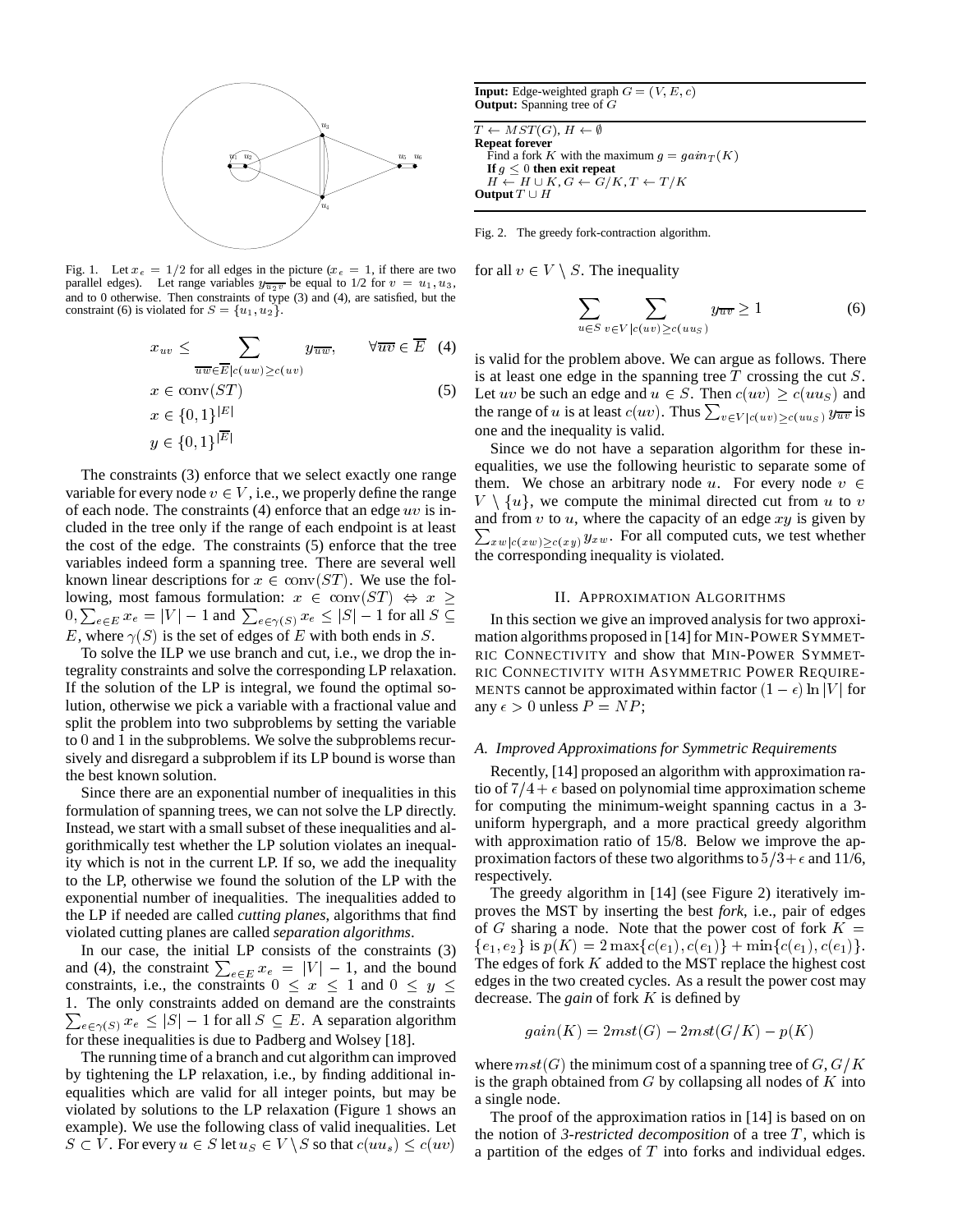

Fig. 3. (a) Partitioned tree  $T$ . Each vertex has a single outgoing arc denoting its maximum incident edge, double arcs are roots and dashed edges are bridges. (b) Consecutive line graphs for the components. Vertices represent edges of  $T$  and edges represent forks of  $T$ ; "consecutive" edges are solid and "parity" edges are dashed.

The power-cost of a 3-restricted decomposition  $Q$ ,  $p(Q)$ , is the sum of power-costs of its elements, i.e., forks and individual edges. It is proved in [14] that, if there exists a 3-restricted decomposition Q with  $P(Q) \leq \rho p(T)$ , then the greedy algorithm in Figure 2 has approximation ratio  $1 + \rho/2$  and there is PTAS with approximation ratio  $\rho + \epsilon$ . Below we prove that  $\rho \leq 5/3$ improving the ratio  $7/4$  from [14].

*Theorem 1:* For any tree  $T$ , there is a 3-restricted decomposition Q of T such that  $p(Q) \leq \frac{5}{3}p(T)$ .

*Proof:* The proof proceeds in three steps. First we partition the edges of  $T$  into disjoint components using structural information derived from power requirements. Then we construct a weighted subgraph of the line graph of each component, which we refer to as the "consecutive" line graph. Finally, we show that the consecutive line graph of each component has a matching exceeding a certain weight; the edges in these matchings correspond to the forks in the desired 3-restricted decomposition of  $T$ .

To describe how we partition the edges of  $T$  (see Figure 3(a)) we need to introduce some additional notations. Let  $max(u)$ be the maximum edge of T incident to a vertex  $u^3$ . For each vertex u, we direct the edge  $max(u)$  away from u. An edge uv is called *root* if it is directed both ways (i.e.,  $max(u) =$  (11) the st  $max(v) = uv$ , and called *bridge* if it remains undirected (i.e.,  $max(u) \neq uv$  and  $max(v) \neq uv$ ). In the power-cost of T, roots are counted twice (for both endpoints), bridges are not counted at all, and all other edges are counted exactly once. Thus, denoting by  $R$  the set of roots and by  $B$  the set of bridges, we have:

$$
p(T) = c(T) + c(R) - c(B)
$$
 (7)

The edges of  $T$  are partitioned as follows. First, we start with the connected components of  $T - B$ ; note that each such component contains exactly one root. Then we add each bridge <sup>b</sup> of B to one of the two adjacent components of  $T - B$ , such that each component gets at most one bridge. A bridge assignment with this property is obtained by selecting an arbitrary vertex  $v_0$  and assigning to each component of  $T - B$  not containing  $v_0$  the unique adjacent bridge on the path to  $v_0$ . We denote by  $D$  the resulting partition.

A fork  $(e_1 = uv, e_2 = u'v)$  is called *consecutive* if  $c(e_1)$  <  $c(e_2)$  and there is no edge e $\in D$  incident to v such that  $c(e_1)$  <  $c(e) < c(e_2)$ . For each component  $D \in \mathcal{D}$ , the *consecutive line graph*  $L<sub>D</sub>$  is defined as follows (see Figure 3(b)):

- vertices of  $L_D$  are the edges of D
- $-L_D$  has "consecutive" edges connecting each consecutive forks of <sup>D</sup>, and at most two "parity" edges connecting the root of <sup>D</sup> and the second most expensive non-root edge incident to each end of the root
- for every edge  $(e_1, e_2)$  of  $L_D$ ,  $w(e_1, e_2)$  $\min\{c(e_1), c(e_2)\}\$

By construction, each edge of  $L<sub>D</sub>$  corresponds to a fork of D. Therefore, each matching X of  $L<sub>D</sub>$  corresponds to a 3restricted decomposition of  $D$  (edges of  $X$  correspond to forks and isolated vertices correspond to isolated edges) which we denote  $Q_X$ . It is easy to see that  $p(Q_X)=2c(D) - w(X)$ .

The theorem follows if, for each  $D \in \mathcal{D}$ , we find a matching  $X_D$  in  $L_D$  such that

$$
w(X_D) \ge \frac{c(D) - c(r_D) + c(b_D)}{3}
$$
 (8)

where  $c(D)$  is the total cost of the edges in D,  $r_D$  is the single root in D, and  $b_D$  is the single bridge in D, if one exists. Indeed,

$$
p(\bigcup_{D \in \mathcal{D}} Q_{X_D}) = \sum_{D \in \mathcal{D}} (2c(D) - w(X_D))
$$
  
\n
$$
\leq \sum_{D \in \mathcal{D}} \left( \frac{5}{3}c(D) + \frac{1}{3}c(r_D) - \frac{1}{3}c(b_D) \right)
$$
  
\n
$$
= \frac{5}{3}c(T) + \frac{1}{3}c(R) - \frac{1}{3}c(B)
$$
  
\n
$$
\leq \frac{5}{2}p(T)
$$

where the last inequality comes from (7) and the fact that  $c(T) \leq p(T)$  (see, e.g., [14]).

By Edmonds' theorem [19] it is sufficient to construct a fractional matching  $X_D$  satisfying (8). A *fractional matching* of  $L_D$  is an assignment of nonnegative fractions  $x(e_1, e_2)$  to every edge  $(e_1, e_2) \in L_D$  such that

- (i) the sum of fractions assigned to the edges incident to a vertex  $e$  of  $L<sub>D</sub>$  is at most 1, and
- (ii) the sum of fractions assigned to all edges with both endpoints in a set of  $2k + 1$  vertices of  $L<sub>D</sub>$  is at most k.

The weight of a fractional matching  $X_D$  is given by

$$
w(X_D) = \sum_{(e,e') \in E(D)} x(e,e')w(e,e')
$$

We construct a fractional matching  $X_D$  by assigning  $1/3$  to each consecutive edge  $(e_1, e_2)$  of  $L_D$ . This fractional matching satisfies (i) since each  $e \in D$  is incident to at most 3 consecutive edges of  $L<sub>D</sub>$  (if e is not the root  $r<sub>D</sub>$ , then it participates into one consecutive edge of  $L<sub>D</sub>$  as  $e<sub>1</sub>$ , and into up to two edges as  $e_2$ ; the root participates as the heaviest end in up to two edges). Condition (ii) follows from the fact that consecutive edges form a tree. Since every vertex  $e$  of  $L<sub>D</sub>$  except the root participates in exactly one consecutive fork  $(e_1, e_2)$  as  $e_1$ , we get that the weight of  $X_D'$  is equal to  $(c(D) - c(r_D))/3$ .

If  $D$  has no bridge then (8) follows. Otherwise we modify  $X_D$  such that the weight increases by  $c(b_D)/3$  as follows. Let

 $3$ W.l.o.g., we assume that no two edges of T have the same cost.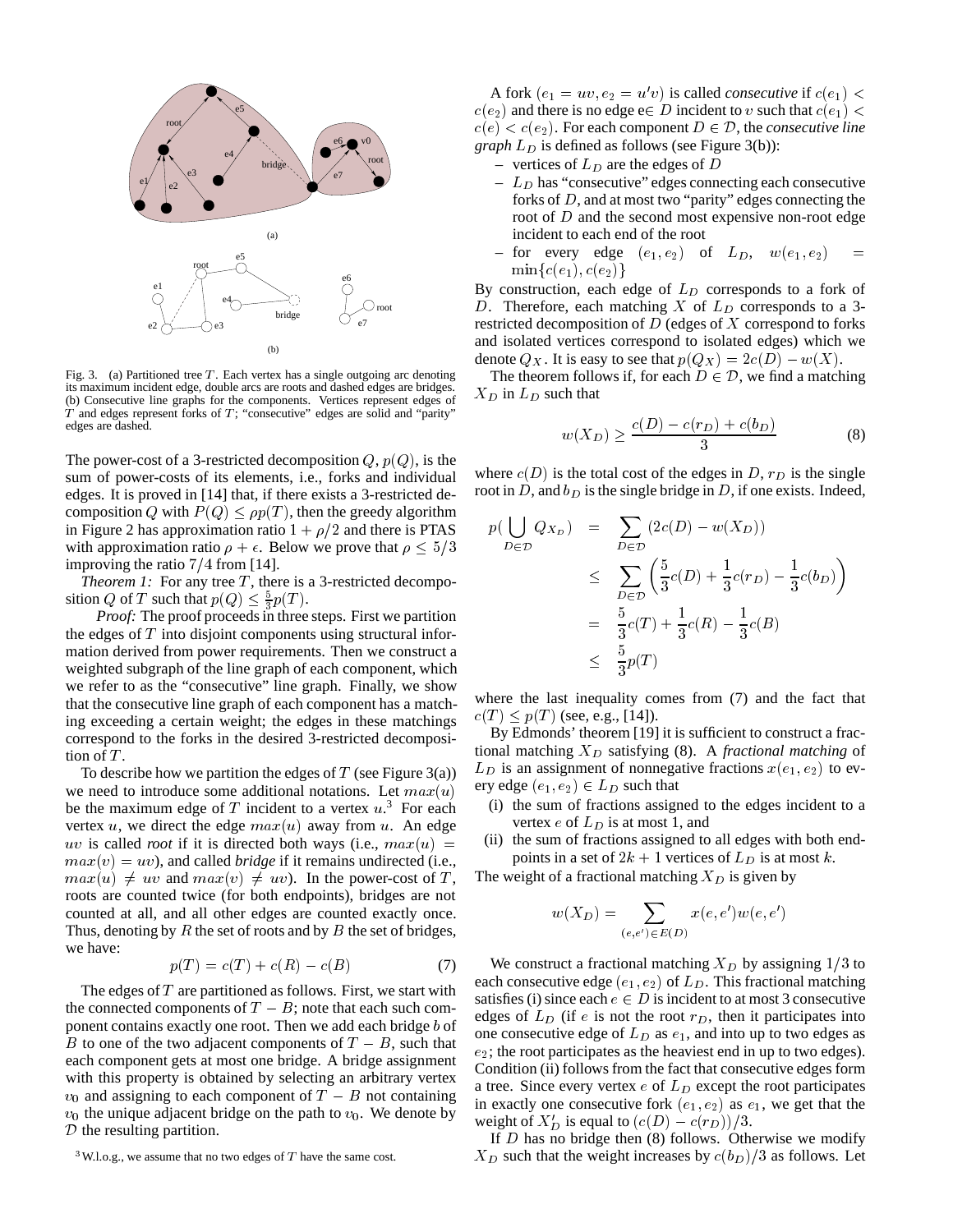$P = (b_D = e_0, f_0, e_1, f_1, ..., e_k, f_k, e_{k+1} = r_D)$  be the unique path of consecutive edges of  $L_D$ , where  $f_i = (e_i, e_{i+1}), i =$  $1, \ldots, k$  are edges of  $L_D$  corresponding to consecutive forks in D. We add 1/3 to  $x(f_i)$ ,  $i = 0, 2, 4, \ldots$ , and substract 1/3 from  $x(f_i)$ ,  $i = 1, 3, \ldots$  Since both  $b_D$  and  $r_D$  participate in at most two consecutive forks, the above change leads to a feasible fractional matching (the sum of fractions assigned to the edges incident to each intermediate vertex of  $P$  remains the same). If  $k$  is even then the total weight of  $X_D$  increases by at least  $c(b_D)/3$  since  $w(f_{2l-1})= c(e_{2l-1}) < c(e_{2l}) = w(f_{2l}),$  $l = 1, \ldots, k/2$  and we are done.

If k is odd we add back  $1/3$  to  $x(f_k)$  to guarantee increasing of  $w(X_D)$  by at least  $c(b_D)/3$ . If  $e_k$  has degree 2 in  $L_D$  then we are done, since the sum of all fractions assigned to the edges incident to  $e_k$  equals to 1. Otherwise,  $e_k$  has degree 3 and we need to further modify  $X_D$  in order to make it a feasible fractional matching. Let v be the common vertex of  $e_k$  and  $r_D$ . Since  $f_k = (e_k, e_{k+1} = r_D)$  is a consecutive fork,  $e_k$  is the most expensive non-root edge of  $D$  incident to  $v$ . Let  $e$  be the second most expensive non-root edge of  $D$  incident to  $v$ . Since e and  $e_k$  form a consecutive fork,  $L_D$  contains the  $(e, e_k)$ . Recall that  $L_D$  also contains a parity edge  $(e, r_D)$ . We modify  $X_D$ as follows:

- If  $e_{k-1} \neq e$  (i.e.,  $e_{k-1}$  is not adjacent to the root), then we substract 1/3 from  $x(e, e_k)$  and set  $x(e, r_D)$  to 1/3.
- If  $e_{k-1} = e$  (i.e.,  $e_{k-1}$  is adjacent to the root), then we substract 1/3 from  $x(f_{k-1})$  and set  $x(e = e_{k-1}, r_D)$  to 1/3.

In both cases, the resulting sums of fractions assigned to the edges incident each of  $e_k$  and  $r_D$  are equal to 1, and hence  $X_D$ satisfies (i). Condition (ii) is valid since edges with non-zero weight in  $X_D$  continue to form a tree.

# *B. Hardness of Approximation for Asymmetric Requirements*

The following theorem shows that handling asymmetric power requirements is intrinsically more difficult than handling symmetric requirements, e.g., under asymmetric power requirements the minimum total power cannot be approximated within any constant.

*Theorem 2:* MIN-POWER SYMMETRIC CONNECTIVITY WITH ASYMMETRIC POWER REQUIREMENTS cannot be approximated in polynomial time within factor  $(1 - \epsilon) \ln |V|$  for any  $\epsilon > 0$  unles  $P = NP$ .

*Proof:* We will prove the theorem by reduction from the set cover problem which is known to be non-approximable within factor  $(1 - \epsilon) \ln |V|$  for any  $\epsilon > 0$  unles  $P = NP$  [20].

For any instance of the set cover problem, we construct an instance of the problem of MIN-POWER SYMMETRIC CONNEC-TIVITY WITH ASYMMETRIC POWER REQUIREMENTS such that approximating the second problem within a factor  $F$  implies approximating the first problem within the same factor.

Let  $S_1, S_2, \ldots, S_k$  be subsets of a ground set X  ${x_1, x_2,...,x_n}$ . The set cover problem asks for the minimum number of subsets covering the entire set  $X$ . We construct an instance of Min-Power Symmetric Connectivity in which each point cooresponds to either a set  $S_i$  or an element  $x_j \in X$ or is an auxiliary point  $X$  (see Figure 4). We set the power reqirements as follows: if  $x_j \in S_i$ , then  $p(x_j, S_i) = 0$  and  $p(S_i, x_j) = 1$ . Also  $p(S_i, X) = p(X, S_i) = 0$ . All other power requirements are infinity. It is easy to see that the minimum total power equals the minimum number of sets  $S_i$  covering X.



Fig. 4. Solid dots coorrespond to subsets and empty dots correspond to elements of the set  $X$  in the instance of the set cover problem. Each bididrected arc shows that an elemnt belongs to a subset.

**Remark.** Theorem 2 relies on using non-Euclidean distances; we leave open the aproximability status of MIN-POWER SYM-METRIC CONNECTIVITY with power requirements given by (1).

# III. EXPERIMENTAL STUDY

We have implemented the exact branch and cut algorithm described in Section I (OPT), the greedy fork-contraction algorithm of [14] (GFC), and three new heuristics:

- A simple edge-switching (ES) heuristic that starts from the MST, and repeatedly replaces a tree edge with a non-tree edge re-establishing connectivity. At every step, the algorithm chooses the pair of edges that results in the largest reduction in power cost; the process is repeated as long as improvement is still possible. We simulated a distributed implementation of the algorithm in which only non-tree edges that connect nodes within 10 tree-hops from each other are considered for switching.
- A heuristic performing both edge and fork switching (EFS). At every step the algorithm chooses the edge or the fork whose addition to the tree leads to the largest reduction in power cost. Unlike GFC, forks are not contracted, which means that an edge in an added fork can later be removed from the tree by other edge or fork switches.
- A Kruskal-like heuristic (KR) that starts with isolated nodes and iteratively adds an edge connecting two different components with *minimum increase* in power cost. A similar heuristic (called incremental search) was studied by Chu and Nikolaidis for computing low-power ASYM-METRIC BROADCAST trees in a mobile environment [2].

We included in our comparison faster versions of OPT and GFC, OPT-D and GFC-D, which speed-up the computation by working on the Delaunay graph defined by the nodes instead of the complete graph. We also implemented a faster version of EFS, EFS-D, in which only forks consisting of Delaunay edges (but still all non-tree edges) are considered as switching candidates.

All algorithms were implemented in C++, including the branch and bound algorithm whose implementation is built on SCIL [21]. The heuristics were compiled using gpp with -O2 optimization, and run on an AMD Duron 600MHz PC. The experiments were run on randomly generated testcases. For each instance size <sup>n</sup> between 10 and 100, in increments of 5, 50 different instances were generated by chosing  $n$  points uniformly at random from a grid of size  $10,000 \times 10,000$ .

In Table I and Figure 5 we report the *percent improvement over MST*, i.e.,  $100 \times \frac{p(MST) - p(Algo)}{p(MST)}$  for the compared algo-